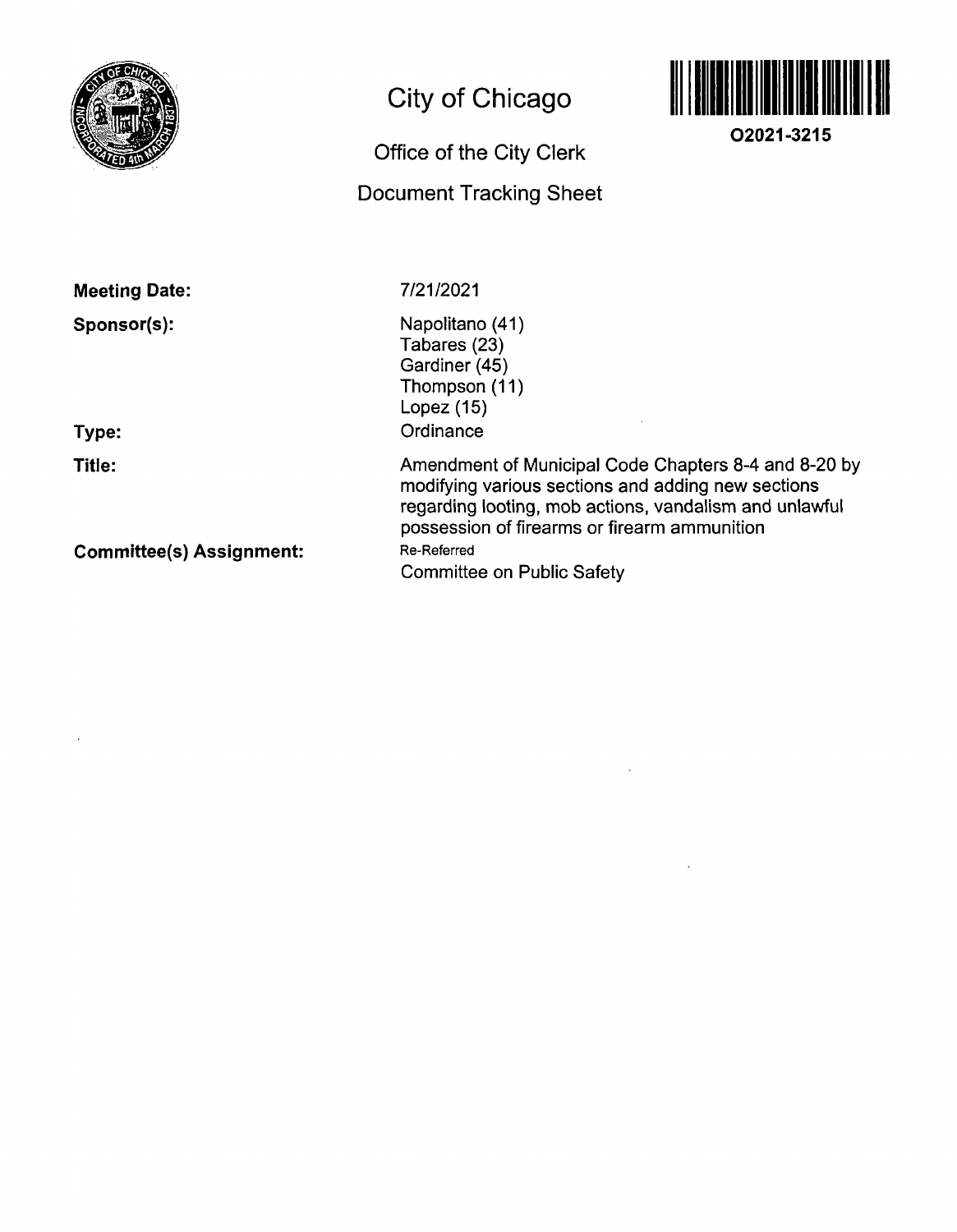

#### CITY OF CHICAGO ۰k

#### MICHELLE A HARRIS, ALDERMAN, 8TH WARD CHAIRMAN-COMMITTEE ON COMMITTEES AND RULES CITY HALL, RM-200, OFFICE #4 + 121 NORTH LASALLE STREET, CHICAGO IL 60602 PHONE: 312-744-3075 · FAX 312-744-5007

**City Council Meeting September 20, 2021** 

To the President and Members of the City Council:

Your Committee on Committees and Rules, considered all the following Ordinances and Resolution which met September 17, 2021:

### **Your Committee on Committee and Rules, recommends "re-referral" of the following items:**

**Recommendation to refer proposed items 1-2 to the Committee on Public Safety:** 

1. (02021-4130) Amendment of Municipal Code Title 8 by creating new Chapter 8-6 titled "Victims' Justice Ordinance" to create a civil remedy against street gang predatory and profit-driven practices.



(02021-3215) Amendment of Municipal Code Chapters 8-4 and 8-20 by modifying various sections and adding new sections regarding looting, mob actions, vandalism and unlawful possession of firearms or firearm ammunition.

### **Recommendation to refer proposed item 3 to the Joint Committee on Budget & Government Operations and Public Safety:**

3. (R2021-991) Subject matter hearing on two recent reports by the Office of the Inspector General and the MacArthur Justice Center on the reliability of ShotSpotter technology.

This recommendation of each item was concurred in by the Committee on Committees and Rules.

Sincerely,

michelle attam

**Michelle Harris, Chairman Committee on Committees and Rules**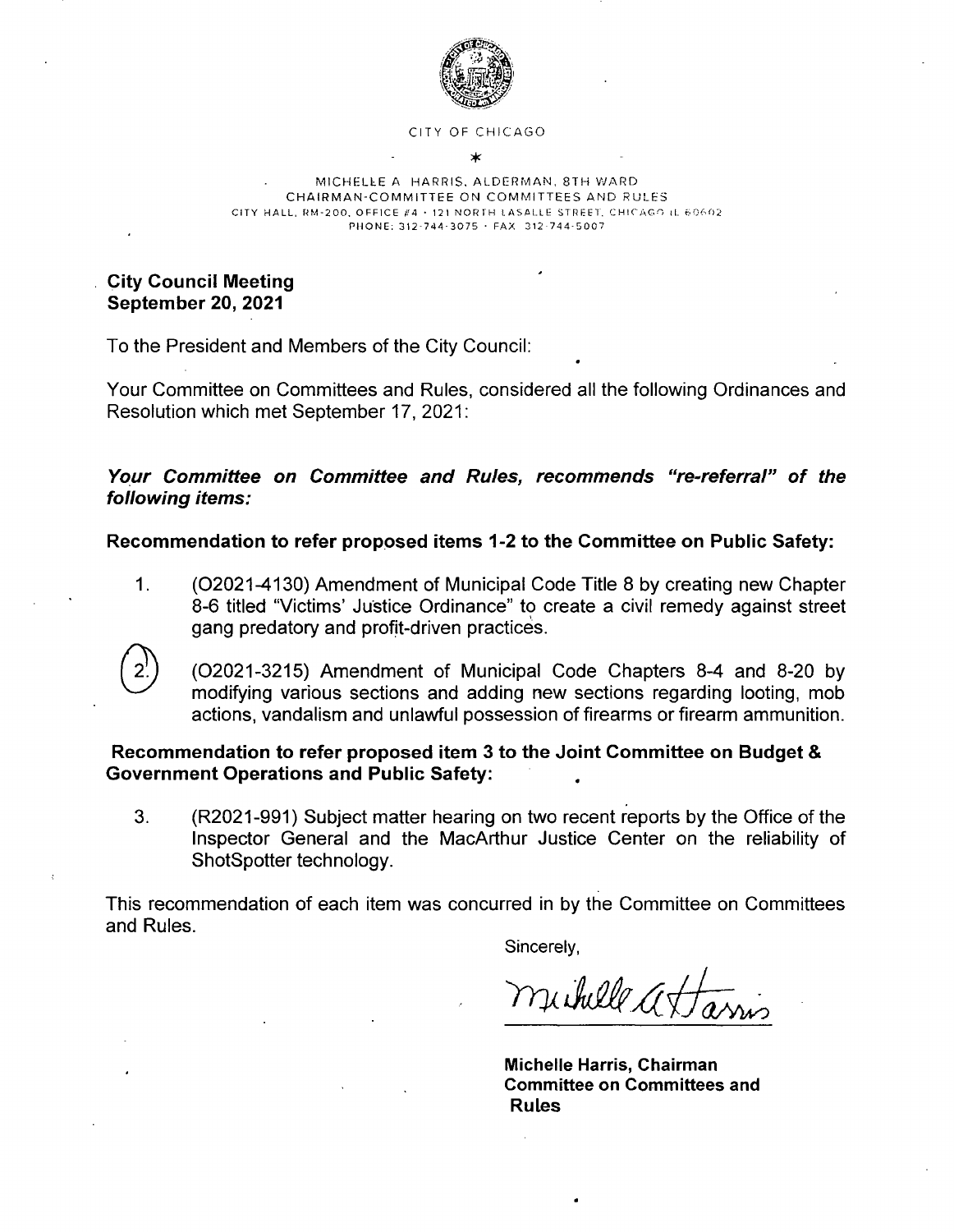#### **Chicago Criminal Accountability Ordinance (CCAO**

when

**Administrative Notice of Violation (ANOV)** 

### ORDINANCE

# |-<br>|-<br>| **| T. ORDAINFD. RY T ORDINANC E**

**BECTION 1. Chapter 8-4 of the Municipal Code of Chicago is becety** SECTliDN 1. Chapter 8-4 of the Municipal Code of Chicago is hereby amended adding new Seclion 8-4-021. as follows:

#### **8r4-p21 Looting and mob actions.**

(a) It shall be unlawful for any person to knowingly without authority of law or the owner, enter any home or dwelling or upon any premises of another, or enter any commercial, mercantile, business, or industrial building, plant, or establishment, in which normal security of property is not present by virtue of a hurricane, fire, or vis major of any kind or by virtue of a riot, mob, or olher human agency, and obtain or exert control over property of the owner.

(b) It shall be, unlawful for any person lo engage in lhe knowing assembly of iwo or more persons to enter any home or dwelling or upon any premises'of another, or enter any commercial, mercantile, business, or industrial building, plant, or establishment, and obtain or exert control over the property of the owner, or organize, plan, or coordinate such actions.

(c) It shall be unlawful for any person, acling in concert wilh one or more olher individuals, lo engage in any of the following:

(1) the knowing or reckless use of force or violence disturbing lhe public peace;

: (2) the knowing assembly with the iritent lo commit or facilitate the commission of a felony, misdemeanor, or violation of City ordinance; or

(3) the knowing assembly without aulhorily of law, for the purpose of doing violence to a . person or property.

(d) Any person who violates any provision of this section shall be subject to a fine of not less than \$10,000.

SECTION 2. Section 8-4-060 of the Municipal Code of Chicago is hereby amended by deleting the language struck through and inserting the language underscored, as follows:

#### **8-4-060 Vandalism defined.**

ff. : i— -, , .sii/i-^ffiriW-ffi-jsasKi

(a) It shall be unlawful for any person lo commit vandalism. A person commits vandalism when such person, without proper authorization, engages in the willful or malicious destruction, injury, disfigurement or defacement of any public or private property. Vandalism includes, but is nol limited to, any act of cutting, tearing, breaking, marking, drawing, painting or etching when such act is intended to damage property or has the effect of causing damage to property.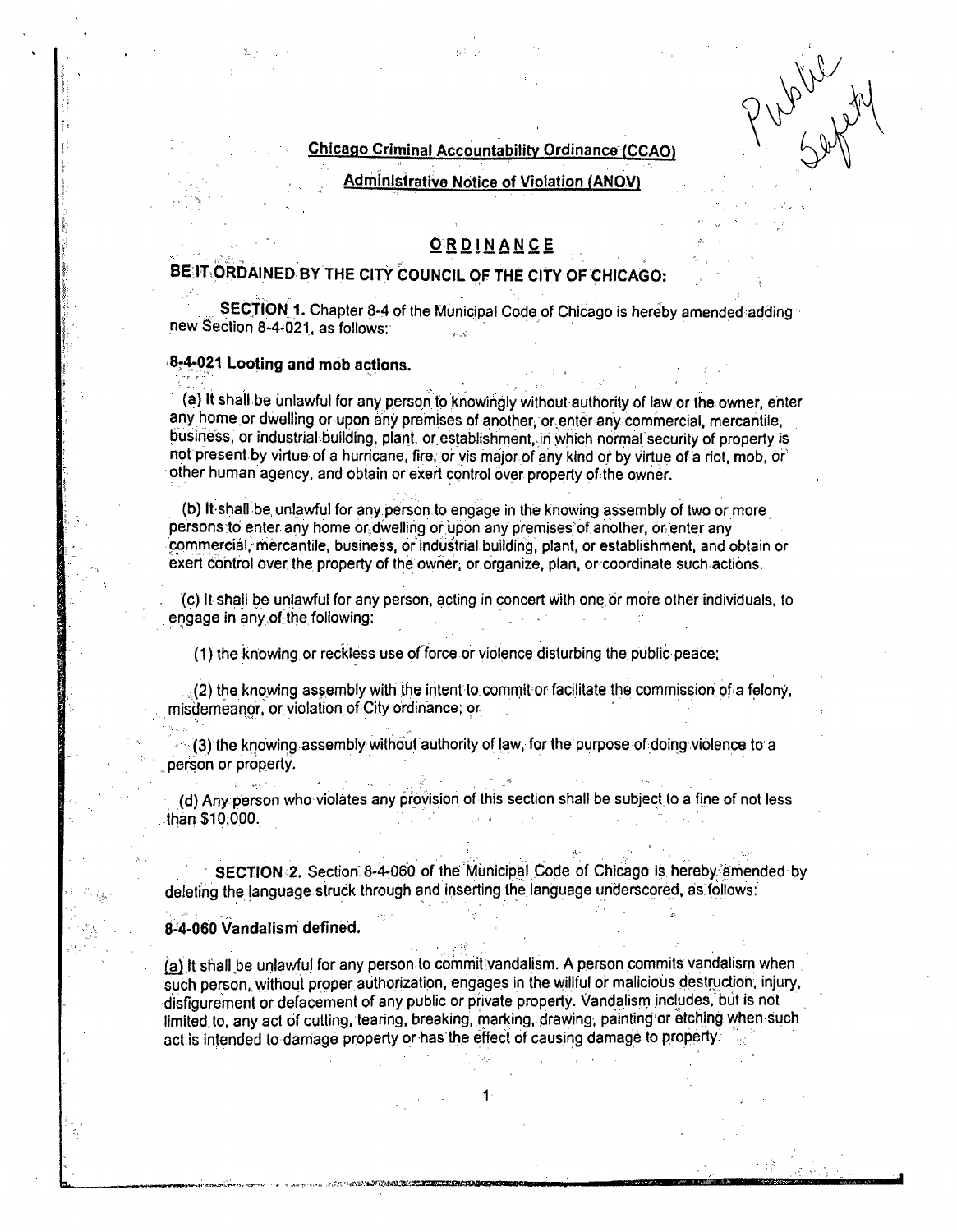$(b)$  Any person who violates subsection (a) of this section, upon conviction thereof, shall be punished by a fine of \$5,000 not less than \$1,500.00 nor more than \$2.500.00 for each offense, pliis the actual costs incurred by the property owner or the city to abate, remediate, repair or remove the effects ofthe vandalism. To the exlent permitted by law, suchcosts shail be payable to the person who incurred lhe cosls. In addition to such fine and cosls, any such offense may also be punished as a misdemeanor by incarceration in a penal institution other than a penitentiary for a term of up to 30 days, or by a requirement to perform up to 1,500 hours of community service, under the procedures set forth in Section 1-2-1.1 of the Illinois Municipal Code, as amended, and in the Illinois Code of Criminal Procedure of 1963, as amended. All actions, seeking the imposition of fines only shall be filed as quasi-criminal actions subject to the provisions of the Illiriois Code of Civil Procedure, as amended.

(c) Anv person who commits vandalism described iri subsection (a) of this sectibn. againsl any tunnel, bridge, or viaduct, or anv public building; monument, playground, or bench, upon conviction thereof, shall be punished by a fine of \$10,000, plus the actual costs incurred by the property owner or the City to abate, remediate, repair or remove the effects of vandalism. In addition to such fine and costs, any such offense may also be punished as a misdemeanor by incarceration in a penal institution other than a penitentiary for a term of up to 30 days, or by a requirement to perform up to 2,000 hours of community service, under the procedures set forth in. Section 1-2-1.1 of the Illinois Municipal Code, as amended, and in the Illinois Code of Criminal Procedure of 1963. as amended: All actions seeking the imposition of fines onlv shall be filed as quasi-criminal actions subject to the provisions of the Illinois Code of Civil Procedure, as amended. ika Nijeriya.

SECTION 3. Seclion 8-4-070 of the Municipal Code of Chicago is hereby amended by deleting the language struck through and inserting the language underscored, as follows:

#### **8-4-070 Responsibility of parents or legal guardian.**

 $\sim$ 

- $(A)$  As used in this section, the terms specified have the meanings ascribed to them: "Legal Guardian" means:
	- (i) A person who, under court order, is the guardian of the person of a minor, or
	- (ii) A public or private agency with whom.a mjrior has been placed by a court.

් වෙන් දැකින

"Minor" means a person who is 11 years of age or above, but not yet 17 years of age.

fb) If a minor engages in conduct lhat violates any-provision of Seclion 8-4-060 and such niinor is unemancipated and resides wilh his parent or legal guardian, such "parent or legal guardian shall be subject to a fine of \$10,000 and payment of restitution in the amount of the actual costs incurred to abate, remediate, repair or remove the effects of the vandalism.

 $^{\circ}$  (cb) If a minor engages in conduct that violates any provision of Section6-8-4-060 or 8-4-065, and such minor is unemancipated and resides wilh his parent or legal guardian, such parent or legal quardian shall be subject to the penalties set forth below:

 $\Delta_{\rm{eff}}$ 

 $\cdot$  (i) a fine of not less than \$250 nor more than \$1,000.00 or payment of restitution in the amount of the actual costs incurred to abate, remediate, repair or remove the effects of the vandalism if such action is performed by the. city, whichever is greater, or

 $^{\circ}$ 2' $^{\circ}$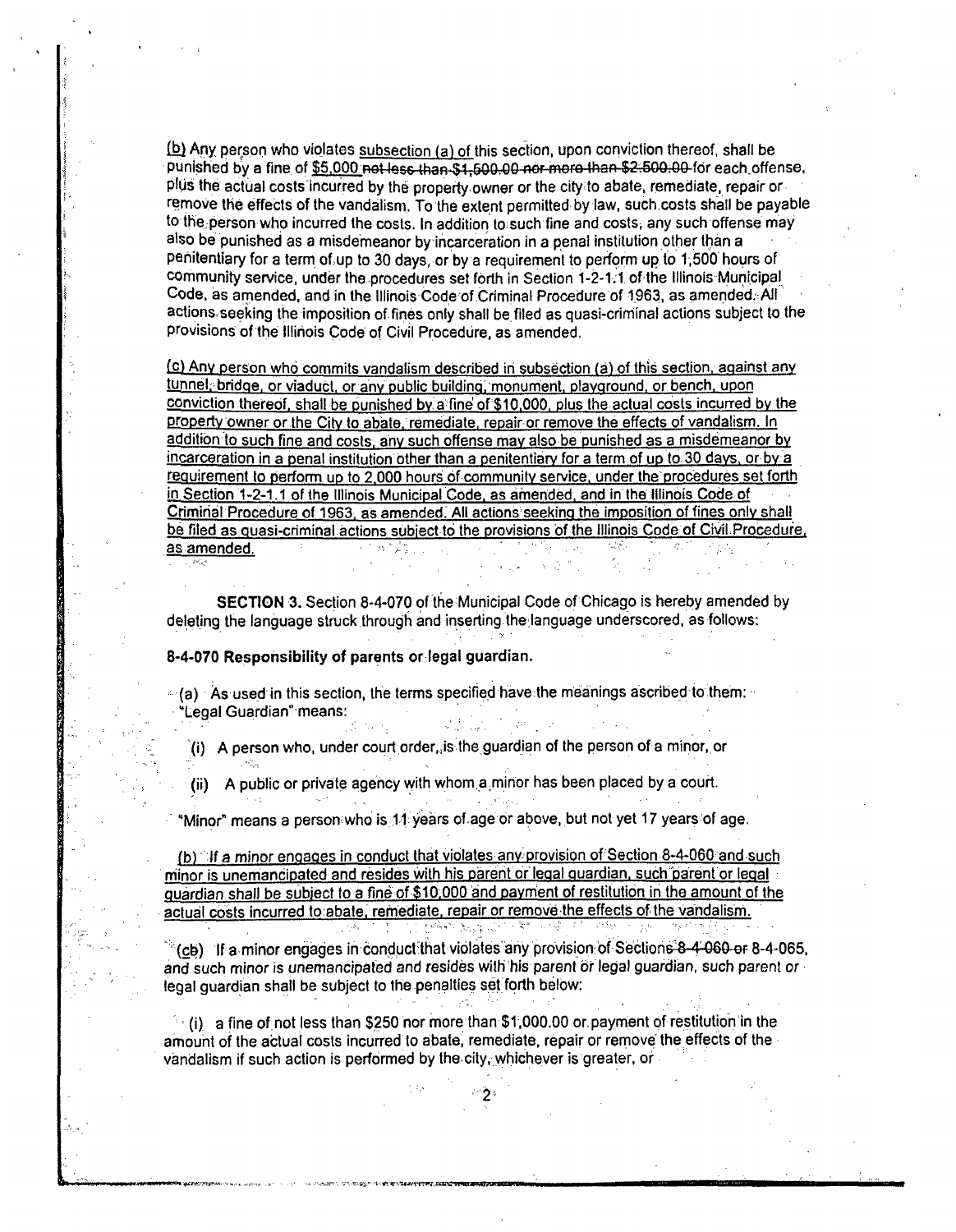4km - 사용 사 i Polonia și s ,  $(i)$  a fine of not less than \$250 nor more than \$1,000.00 and payment of restitution in the amount of the actual costs incurred by the property owner to abate, remediate, repair or remove the effects of the vandalism if such action is not performed by the city.

Provided, however, that no order imposing a fine and/or restitution under subsection (c) of this section shall exceed \$3,000 in the aggregate. Community service may be imposed in lieu of, or in addition to, the monetary fines provided by this section. Such parent or legal guardian shall be strictly liable under this section regardless of whelher the parent or legal guardian has actual knowledge of the minor's unlawful conduct.

**SECTION 4. Section 8-4-130 of the Municipal Code of Chicago is hereby amended by** deleting the language struck through and inserting the language underscored, as follows:

8-4-130 Possession of etching materials, paint or marker unlawful.

The Committee of the (e) Any person who violates any provision of this section shall be subject to a fine of  $$5,000$  net less than \$600 and not more than \$1,500 for each offense.

(Omitted text Is unaffected by this ordinance)

(f) Any person who violates any provision of this seclion and is wiihin 50 feel of any public building, monument, playground, bench, or any tunnel, bridge, or viaduct, shall be subject to a fine of \$10.000.

SECTION 5. Section 8-4-350 of the Municipal Code of Chicago is hereby amended by deleting the language struck through and inserting the language underscored, as follows:

**8-4-350 Enhanced penalties for offenses committed in public transportation safety zones.** 

(Omitted text is unaffected by this ordinance)

(b) Penalties.

 $(1)$  : The following enhanced penalties shall apply to violations of Sections 8-20-075 and 8-20-085 of this: Code that occur in public transportation safety zones:

 $\cdot$   $\cdot$   $\cdot$  (A)  $\cdot$  the penalty for a first offense shall be a fine of \$15.000. not-less than \$1,000.00 nor more than \$5,000.00, and incarceration for a term not less than 120 days nor more than six<br>months: months;

ા હતા કે, પાંચ માટે કે કે કે કે કે પાંચ મુજબ જ પાક છે. જે કે કે કે

(B) the penalty for a second offense shall be a fine of  $$20,000$ , not less than  $$5,000.00$ nor more than \$15,000.00, and incarceration for a term not less than 150 days nor more than six months; and in Salaman

(C) the penalty for a third or subsequent offense shall be a fine of \$25,000, not less than \$10,000.00-nor-more than-\$20,000.00, and incarceration for a term of six months.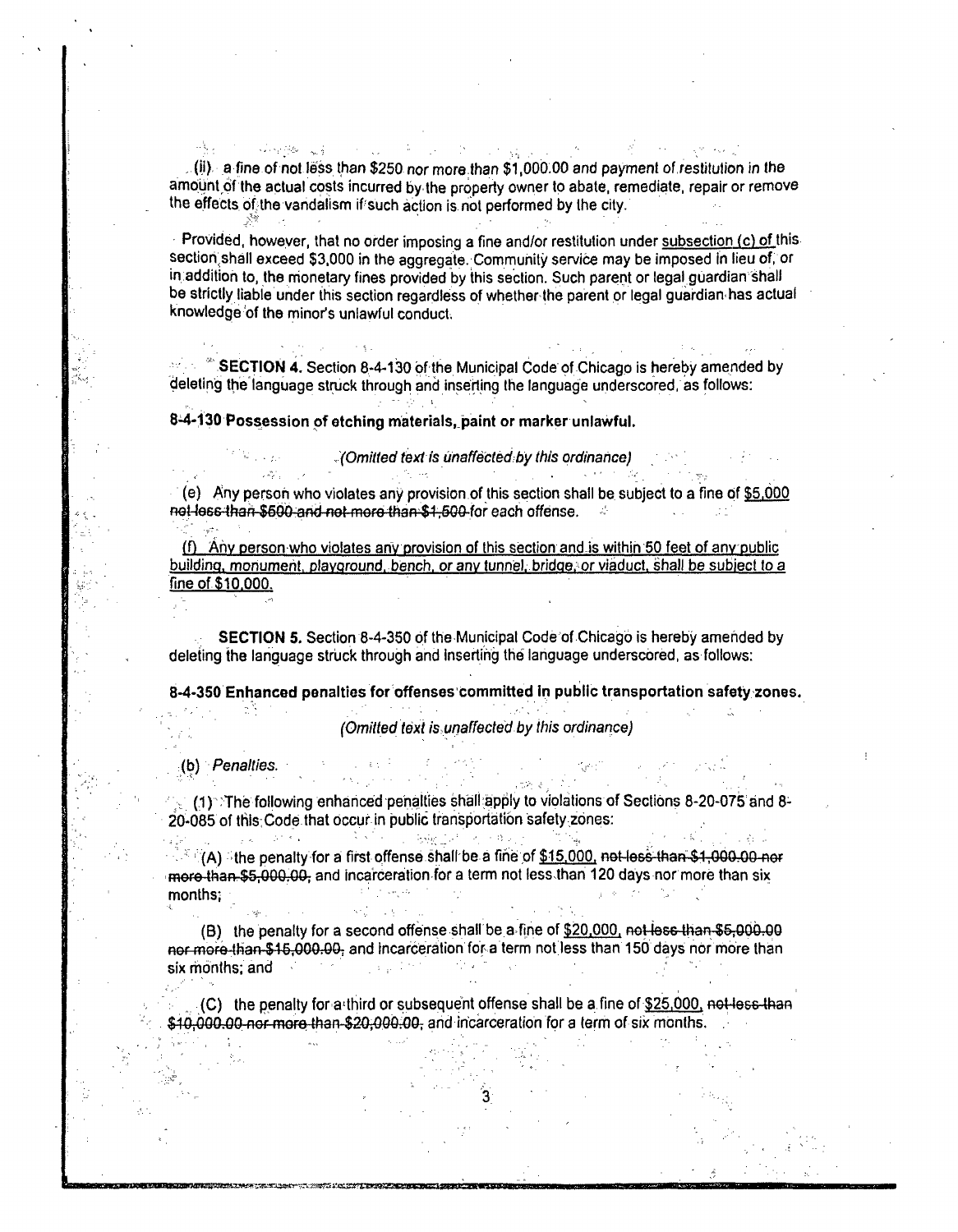(2) The following enhanced penalties shall apply to violations of Seclion 8-20-060 of this Code that occur in public transportation safety zones:

(A) the penally for a first offense shall be a fine of \$15,000, not less than \$1,000.00 nor more than \$6,000.00, and incarceration for a term not less than 30 days nor more than six monlhs;

 $(B)$  the penalty for a second offense shall be a fine of \$20,000, not loss than \$5,000.00  $\cdot$ nor more-than-\$15,000.00, and incarceration for a term not less than 90 days nor more than six months; and

(C) , the penalty for a third or subsequent offense shall be a fine of \$25.000, not less thafl \$10,000.00 nor more than \$20,000.00, and incarceration for a term of six months.

(Omitted text is unaffected by this ordinance)

 $\mathbb{R}^3 \to \mathbb{S}$ ECTION 6. Section 8-4-355 of the Municipal Code of Chicago is hereby amended by deleting the language struck ihrough and inserting the language underscored, as follows:

**8-4-355 Enhanced penalties for offenses committed in student safety zones, parks, or playgrounds. .-• •** 

#### (Omitted text is unaffected by this ordinance)

(b) Penalties.

Ýh.

(1) The following enhanced penalties shall apply lo violations of Seclions 8-20-075 and 8- 20-085 of this Code thai occur in student safety zones, parks or playgrounds:

 $\sim$  (A) $^{\circ}$  the penalty for a first offense shall be a fine of  $$15,000$  net-less than  $$4,000.00$  ner . more than \$5,000.00; and incarceration for a term not less than 120 days nor more than six monlhs;

(B) the penalty for a second offense shall be a fine of \$20,000, not less than \$5,000.00 nor more than \$15,000.00, and incarceration for a term not less than 150 days nor more than six months; and

 $(C)$  the penally for a third or subsequent-offense shall be a fine of \$25,000 not less than \$10,000.00 nor-more than \$20,000.00, and incarceration for a term of six months.

(2) The following enhanced penalties shall apply to violations of Section 8-20-060 of this Code that occur in student safety zones, parks or playgrounds:

 $(A)$  the penalty for a first offense shall be a fine of  $$15,000$ , not less than \$1,000.00 nor more than \$5,000.00, and incarceration for a term not less than 30 days nor more than six months;

(B) the penalty for a second offense shall be a fine of \$20,000. not less, than \$5,000.00 Bor more than \$15,000.00, and incarceration for a term not less than 90 days nor more than six months;"and: : :Z \* : /Z':Z / /Z':Z + : /Z':Z + : /Z':Z + + : /Z

*'•je.->..-'it^s!xjnwm*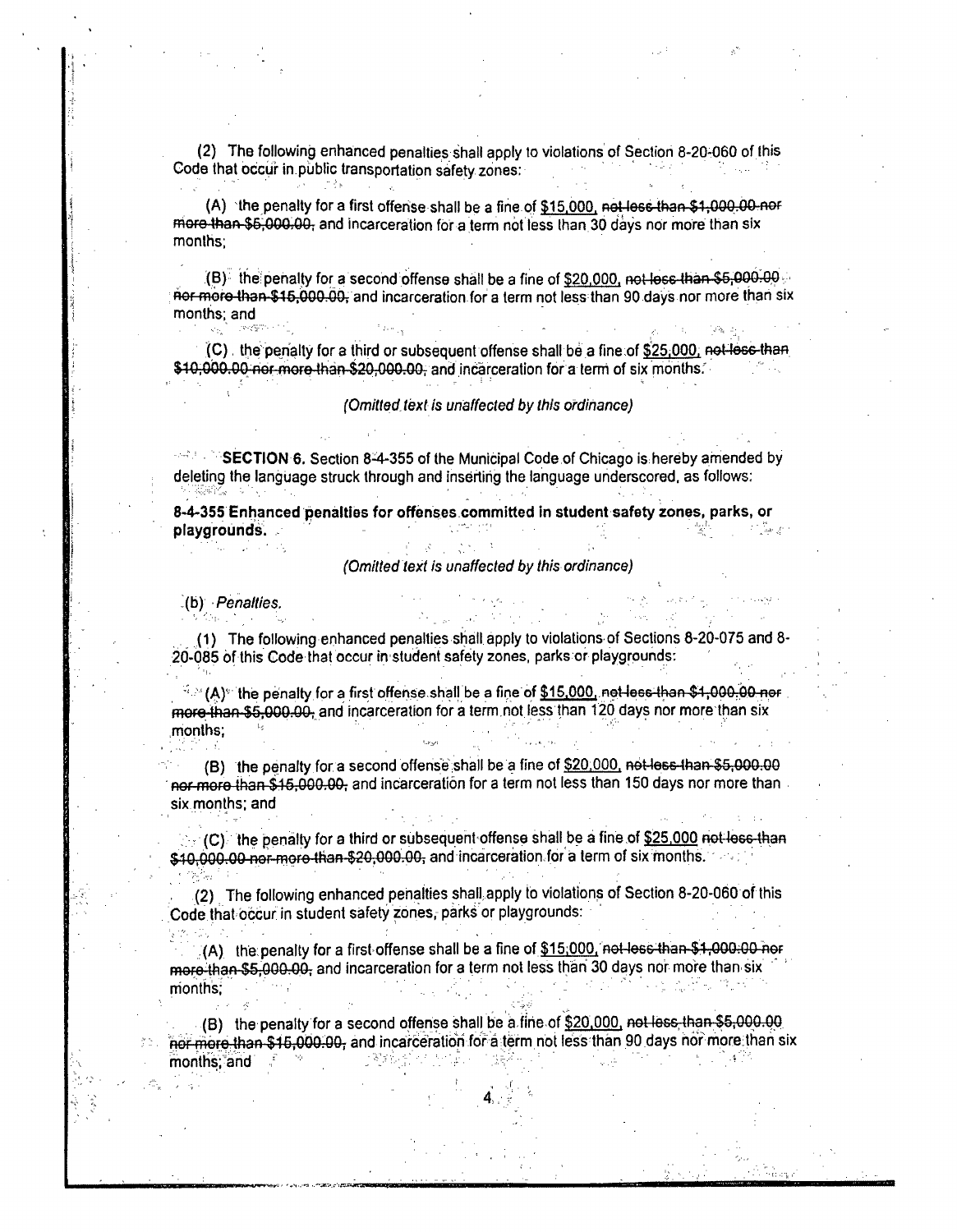$(C)$  the penalty for a third or subsequent offense shall be a fine of \$25,000, not less than \$10,000.00 nor more than \$20,000.00, and incarceration for a term of six months.

(Omitted text is unaffected by this ordinance)

SECTION 7. Chapler 8-4 of the Municipal Code of Chicago is hereby amended adding **new Section 8-4-365, as follows:** 

8;4-365 Allocation of fines for pension obligations. All penalties, fines, and fees collected pursuant to Sections 8-4-021, 8-4-060, 8-4-070, 8-4-130, 8-4-350, and 8-4-355, except for any costs of remediation paid under Seclions 8-4-060 or 8-4-070, shall be used lo meet the Cily's conlribulion obiigaiions under the Illinois Pension Code, 40 ILCS 5/1-101, et seq.

SECTION 8. Seclion 8-20-20 of the Municipal Code of Chicago is hereby amended by deleting the language struck through and inserting the language underscored, as follows:

**8-20-020 Reserved Unlawful possession of a firearm or firearm ammunition.** 

(a) ll shali be unlawful for any person to illegally or unlawfully possess a.firearm or illegally or unlawfully possess ammunition under anylocal. Slale. or federal law.

SECTION 9: Section 8-20-300 of the Municipal Code of Chicago is hereby amended by deleting the language struck through and inserting the language underscored, as follows:

**8-20-300 Violation - Penalty.** 

. (a) Penalties

 $<sub>x</sub>(1)$  Unless the enhanced penalty imposed by subsection 8-4-350(b)(2) or subsection 8-4-</sub> 355(b)(2) of tiiis Code applies, any person who: violates section 8-20-060 shall be fined not less lhan \$10.000 \$1.000.00 nor more than \$15.000 \$§00070&-and be incarcerated for a term nol less than 20 days nor more than 90 days,

(2) Unless the enhanced penalty imposed by subseclion 8-4-350(b)(1) or subsection 8-4- 355(b)(1) of this Code applies, any person; who violates section 8-20-075, or 8-20-085, or 8-20-100 shall be fined not less than \$10,000.\$1,000.00 nor more than \$15,000 \$5000.00 and be incarcerated for a term of not less than 90 days nor more than 180 days.

(3) Anv person who violates section 8-20-100 shall be fined nol less than \$1,000.00 nor more than \$5,000.00 and be incarcerated for a term of not less than 90 days nor more than 180 days. -

(4) Any person who violates Section 8-20-050 or 8-20-070 shall be fined \$10.000 and be incarcerated for not less than 90 days nor more than 180 days.

: (5) Any person who violates Section 8-20-020 shall be fined not less than \$10.000 nor more -than \$15.000 for their first offense, shall be:fined notless than \$20.000 nbrmore than \$30,000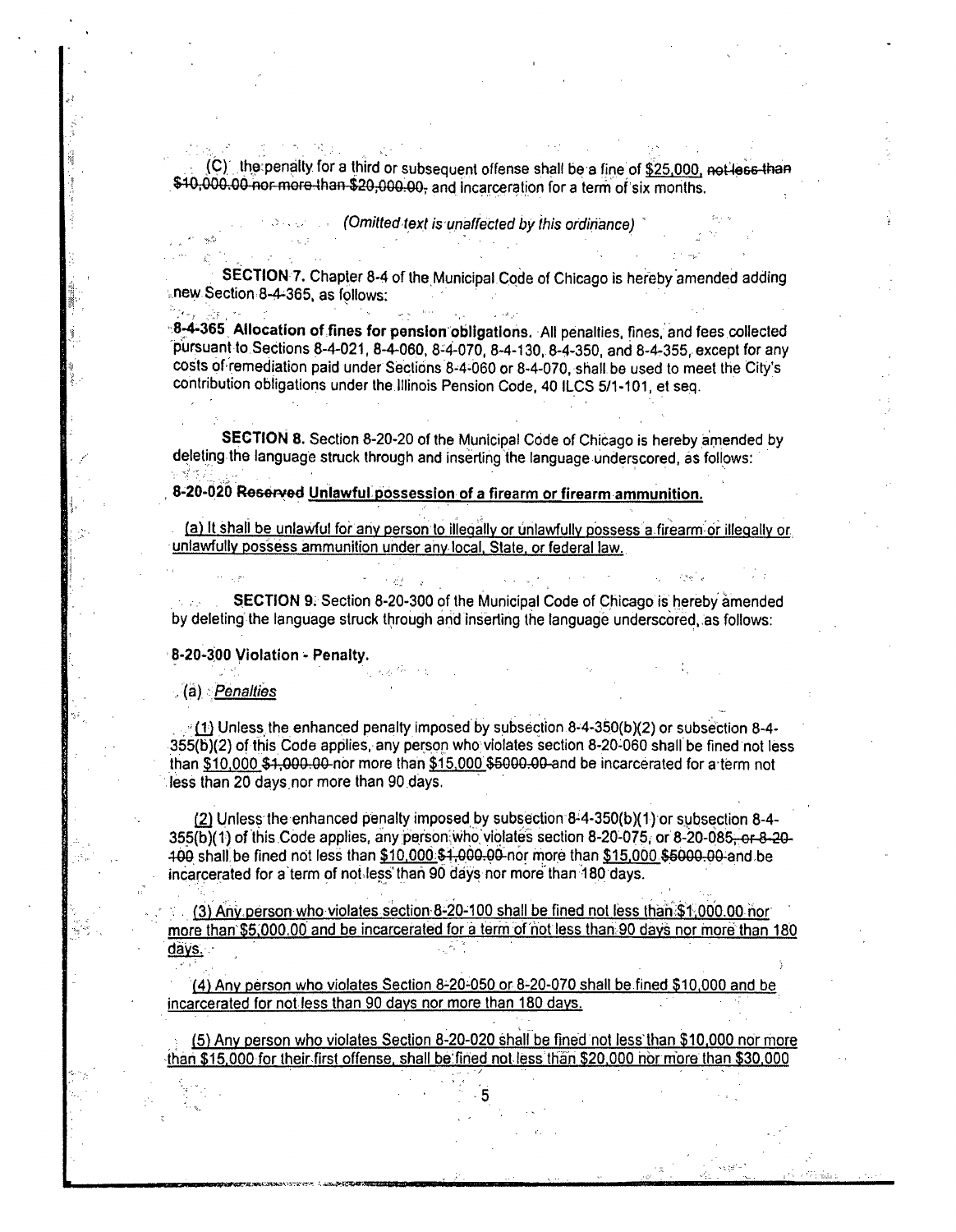<u>for thoir second or subsequent offenses, and, if they have not paid their fine within 60 days of</u> final disposition of the matter, may be incurrented for not less thun 180 days nor more than six months.

(b) Unless another fine or penalty is spocifically provided, any person who violates any provision of this chapter, or any rule or regulation promuigated horoundor, shall for the first offense, bo fined not loss than \$1,000.00, nor more than \$5,000.00, or bo incarcorated for not less than 20 days nor more than 90 days, or both. Any subsequent conviction for a violation of this chapter shall bo punishablo by a fine of not less than \$5,000,00 and not more than \$10,000:00, and by incorceration for a term of not less than 30 days, nor more than six months. Each day that such violation oxists shall constitute a separate and distinct offonse.

(c) Reserved.

(d) Upon the determination that a person has violated any provision of this chaptor or any rule or regulation promulgated herounder, the superintendent may institute an administrative ndjudication procooding with the department of administrative hearings by forwarding a copy of a notice of violation or a notico of hearing, which has boon proporly served, to tho dopartmont of administrative hearings.

SECTION 10. Chapler 8-20 of the Municipal Code of Chicago is hereby amended. adding now Seclion 8-20-305. as follows:

8-20-305 Allocation of fines for pension obligations. All penalties, fines, and fees collected pursuant to Sections 8-20-020 and 8-20-300 shall bo used to meet the City's contribution obligations under the Illinois Pension Code, 40 ILCS 5/1-101, et seq.

SECTION 11. This ordinance shall take full force and offect 10 days after its passage and-publication.

**Anthony Napolitano** 

**41 Ward Alderman** 

Silvana Tabares -, Jamas Gardiner<br>23<sup>%</sup> Ward Alderman - Jamas Jamas Jamas Gardiner

Patrick Thompson Raymond Lopez<br>
11<sup>th</sup> Ward Alderman **Raymond Lopez**<br>
15<sup>th</sup> Ward Alderman **Raymond Lopez** 

45<sup>th</sup> Ward Alderman

15<sup>th</sup> Ward Alderman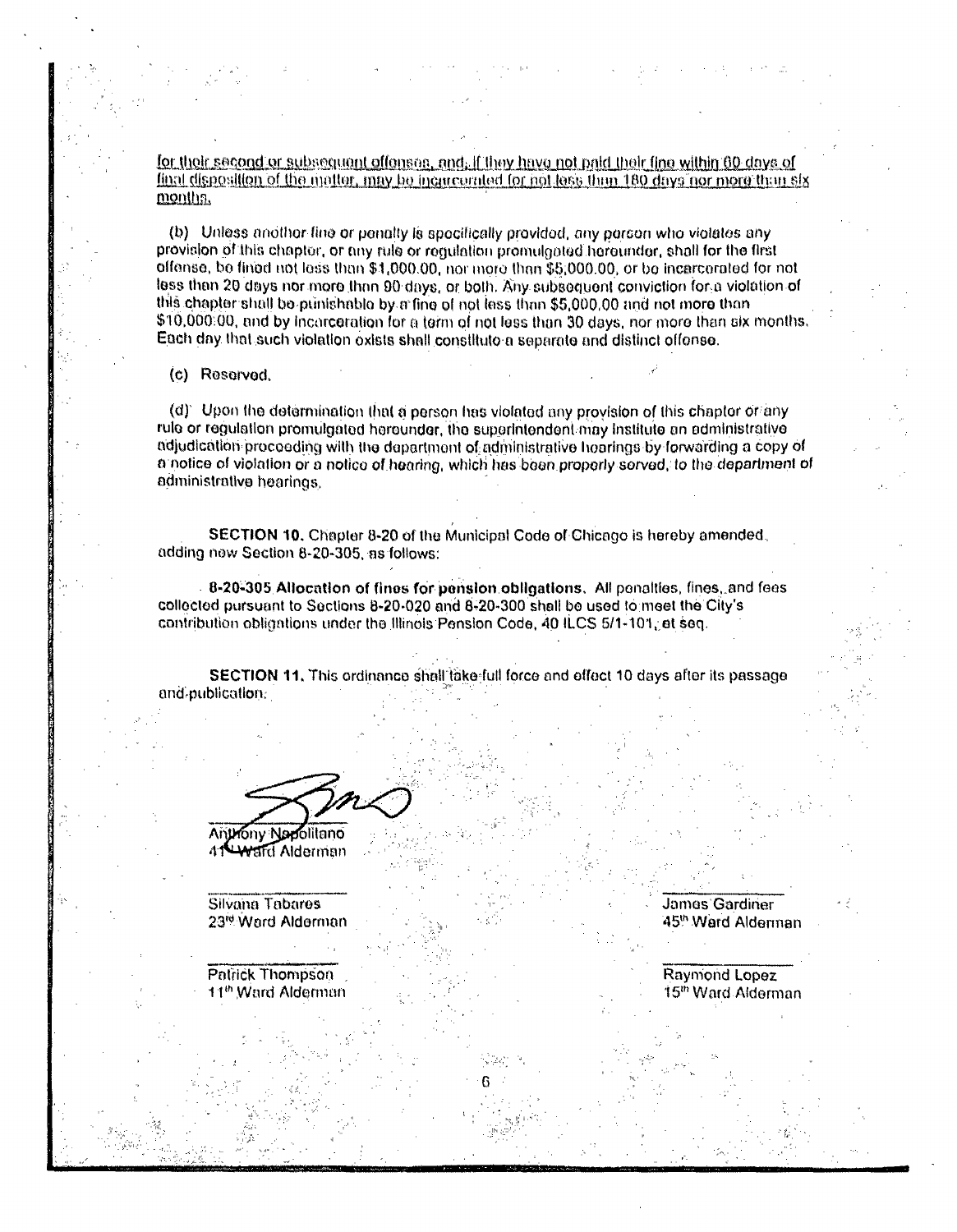

#### CITY OF CHICAGO

- \*

#### OFFICE OF THE CITY CLERK ANNA M.VALENCIA

## **Chicago City Council Co-Sponsor Form**

| Document No.: I<br><u> 1980 - Jane Jane</u> II, princess                                                        |  |  |  |  |
|-----------------------------------------------------------------------------------------------------------------|--|--|--|--|
| Subject: Chicago Criminal Accountability Ordinance (CCAO)<br>Administrative Notice Of Violation (ANOV)          |  |  |  |  |
| <b>Adding Co-Sponsor(s)</b>                                                                                     |  |  |  |  |
| Please ADD Co-Sponsor(s) Shown Below - (Principal Sponsor's Consent Required)                                   |  |  |  |  |
| Alderman_<br>(Signature)                                                                                        |  |  |  |  |
|                                                                                                                 |  |  |  |  |
| (Ward<br>(Signature)                                                                                            |  |  |  |  |
| Principal Sponsor: ________<br>(Signature)                                                                      |  |  |  |  |
| <b>Removing Co-Sponsor(s)</b><br>Please REMOVE Co-Sponsor(s) Below - (Principal Sponsor's Consent NOT Required) |  |  |  |  |
| Ward)<br>Alderman____                                                                                           |  |  |  |  |
| (Signature)                                                                                                     |  |  |  |  |
| Ward)<br>Alderman_                                                                                              |  |  |  |  |
| (Signature)                                                                                                     |  |  |  |  |
| Date Filed: _____________________                                                                               |  |  |  |  |
| Final Copies To Be Filed With: . Chairman of Committee to which legislation was referred<br>• City Clerk        |  |  |  |  |

121 NORTH LASALLE STREET, ROOM 107. CHICAGO, ILLINOIS 60602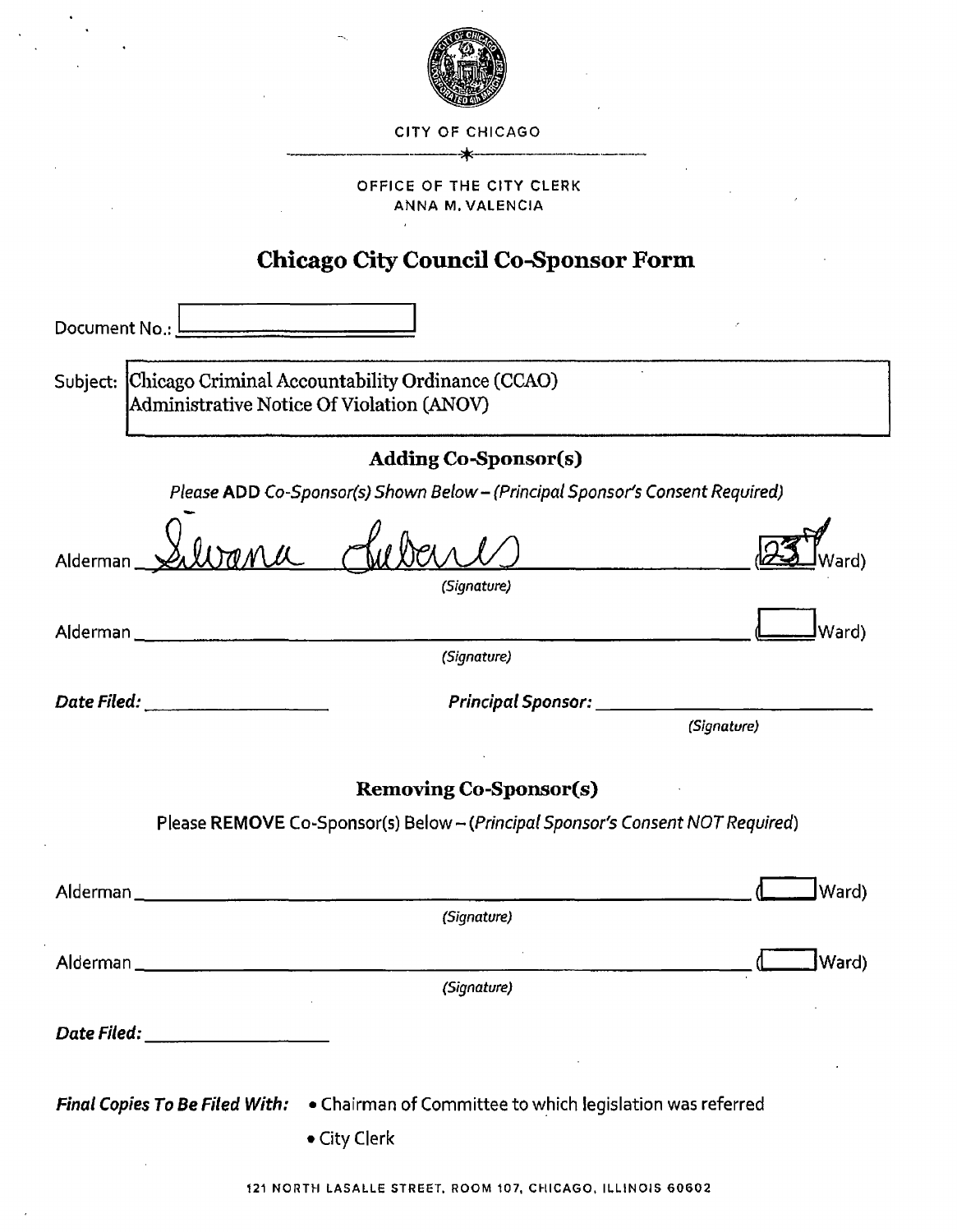

#### CITY OF CHICAGO

#### 

#### OFFICE OF THE CITY CLERK ANNA M, VALENCIA

### **Chicago City Council Co-Sponsor Form**

Document No.:  $8 - 4 - 021$ 

Subject: Chicago Criminal Accountability Ordinance (CCAO) Administrative Notice Of Violation (ANOV)

### **Adding Co-Sponsor(s)**

Please ADD Co-5ponsor(s) Shown Below-(Principal Sponsor's Consent Required)

| Alderman Lamus                     |                                                                                          | Ward)       |
|------------------------------------|------------------------------------------------------------------------------------------|-------------|
|                                    | (Signature)                                                                              |             |
|                                    |                                                                                          | Ward)       |
|                                    | (Signature)                                                                              |             |
| Date Filed: ____________________   | Principal Sponsor: __________                                                            |             |
|                                    |                                                                                          | (Signature) |
|                                    | <b>Removing Co-Sponsor(s)</b>                                                            |             |
|                                    | Please REMOVE Co-Sponsor(s) Below - (Principal Sponsor's Consent NOT Required)           |             |
|                                    |                                                                                          |             |
|                                    |                                                                                          | Ward)       |
|                                    | (Signature)                                                                              |             |
|                                    |                                                                                          | Ward)       |
|                                    | (Signature)                                                                              |             |
| Date Filed: ______________________ |                                                                                          |             |
|                                    |                                                                                          |             |
|                                    | Final Copies To Be Filed With: . Chairman of Committee to which legislation was referred |             |
|                                    | • City Clerk                                                                             |             |
|                                    | 121 NORTH LASALLE STREET, ROOM 107, CHICAGO, ILLINOIS 60602                              |             |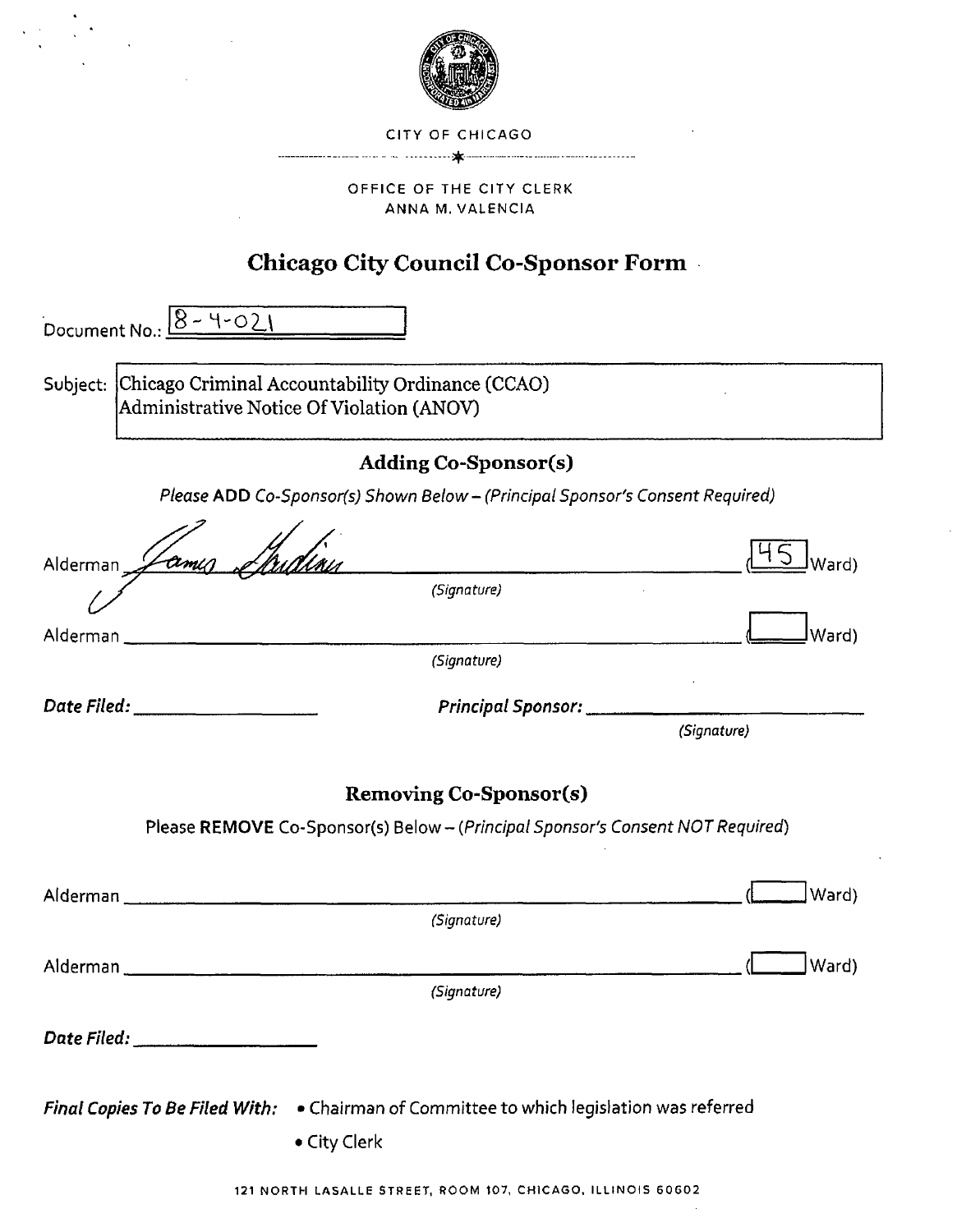

 $\bar{\lambda}$ 

CITY OF CHICAGO

.<br>Samun al-Andrew Art

THE CITY CLERK<br>M. VALENCIA<br>m. VALENCIA

# **Chicago City Council Co-Sponsor Form**

| Document No.:                                                                                          |              |                               |                                                                                |       |
|--------------------------------------------------------------------------------------------------------|--------------|-------------------------------|--------------------------------------------------------------------------------|-------|
| Subject: Chicago Criminal Accountability Ordinance (CCAO)<br>Administrative Notice Of Violation (ANOV) |              |                               |                                                                                |       |
|                                                                                                        |              | <b>Adding Co-Sponsor(s)</b>   |                                                                                |       |
|                                                                                                        |              |                               | Please ADD Co-Sponsor(s) Shown Below - (Principal Sponsor's Consent Required)  |       |
| Thompson<br>Alderman                                                                                   |              | Voorper                       | 11th                                                                           | Ward) |
|                                                                                                        |              | (Signature)                   |                                                                                |       |
| Alderman                                                                                               |              |                               |                                                                                | Ward) |
|                                                                                                        |              | (Signature)                   |                                                                                |       |
| Date Filed: 7-16-21                                                                                    |              |                               | Principal Sponsor: Alderman Napolitano                                         |       |
|                                                                                                        |              |                               | (Signature)                                                                    |       |
|                                                                                                        |              |                               |                                                                                |       |
|                                                                                                        |              | <b>Removing Co-Sponsor(s)</b> |                                                                                |       |
|                                                                                                        |              |                               | Please REMOVE Co-Sponsor(s) Below - (Principal Sponsor's Consent NOT Required) |       |
|                                                                                                        |              |                               |                                                                                |       |
| Alderman ______________________________                                                                |              | (Signature)                   |                                                                                | Ward) |
|                                                                                                        |              |                               |                                                                                |       |
|                                                                                                        |              |                               |                                                                                | Ward) |
|                                                                                                        |              | (Signature)                   |                                                                                |       |
| Date Filed: _______________                                                                            |              |                               |                                                                                |       |
|                                                                                                        |              |                               |                                                                                |       |
| Final Copies To Be Filed With: . Chairman of Committee to which legislation was referred               |              |                               |                                                                                |       |
|                                                                                                        | • City Clerk |                               |                                                                                |       |
|                                                                                                        |              |                               |                                                                                |       |

121 NORTH LASALLE STREET. ROOM 107. CHICAGO, ILLINOIS 6060,2